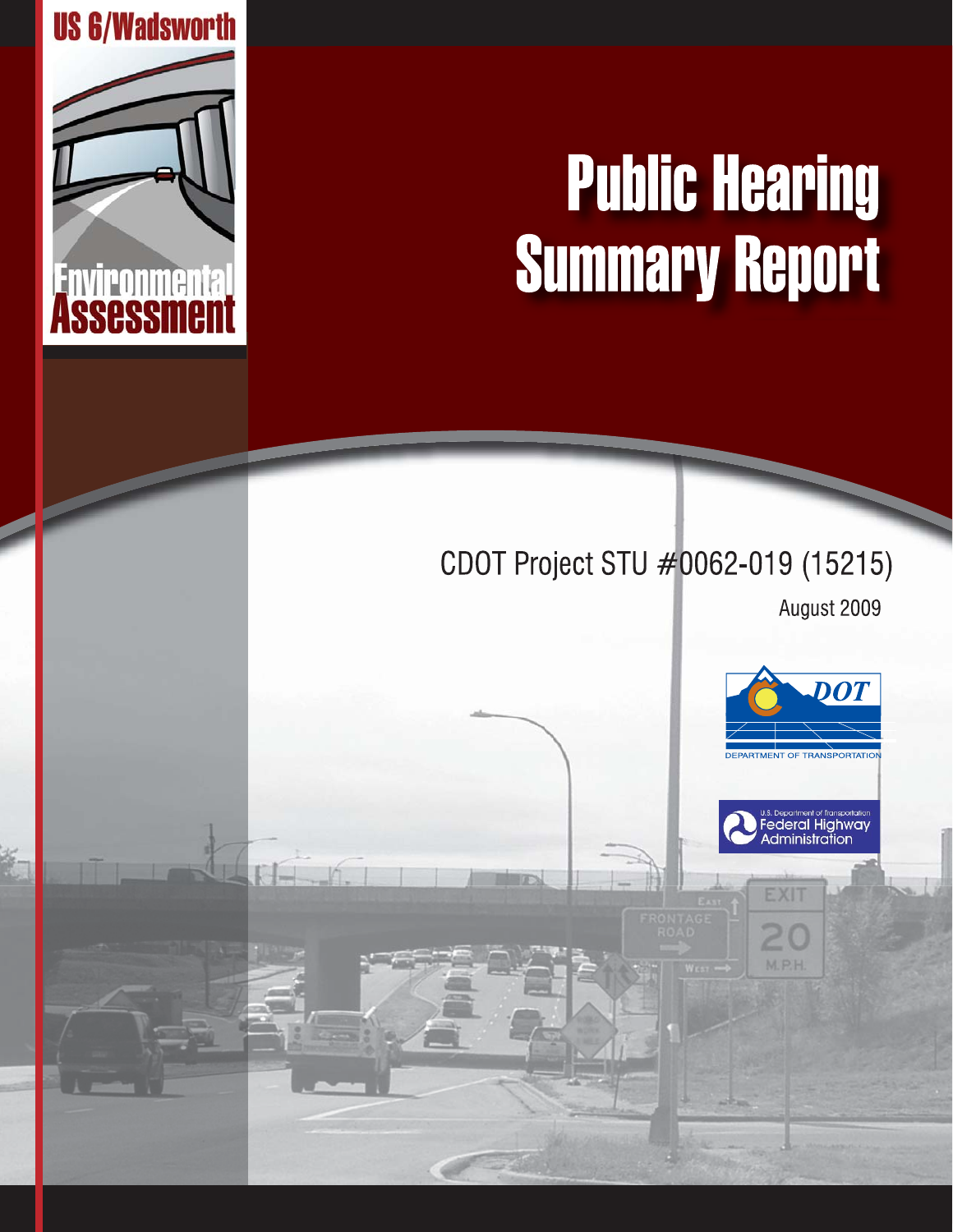

This page intentionally left blank.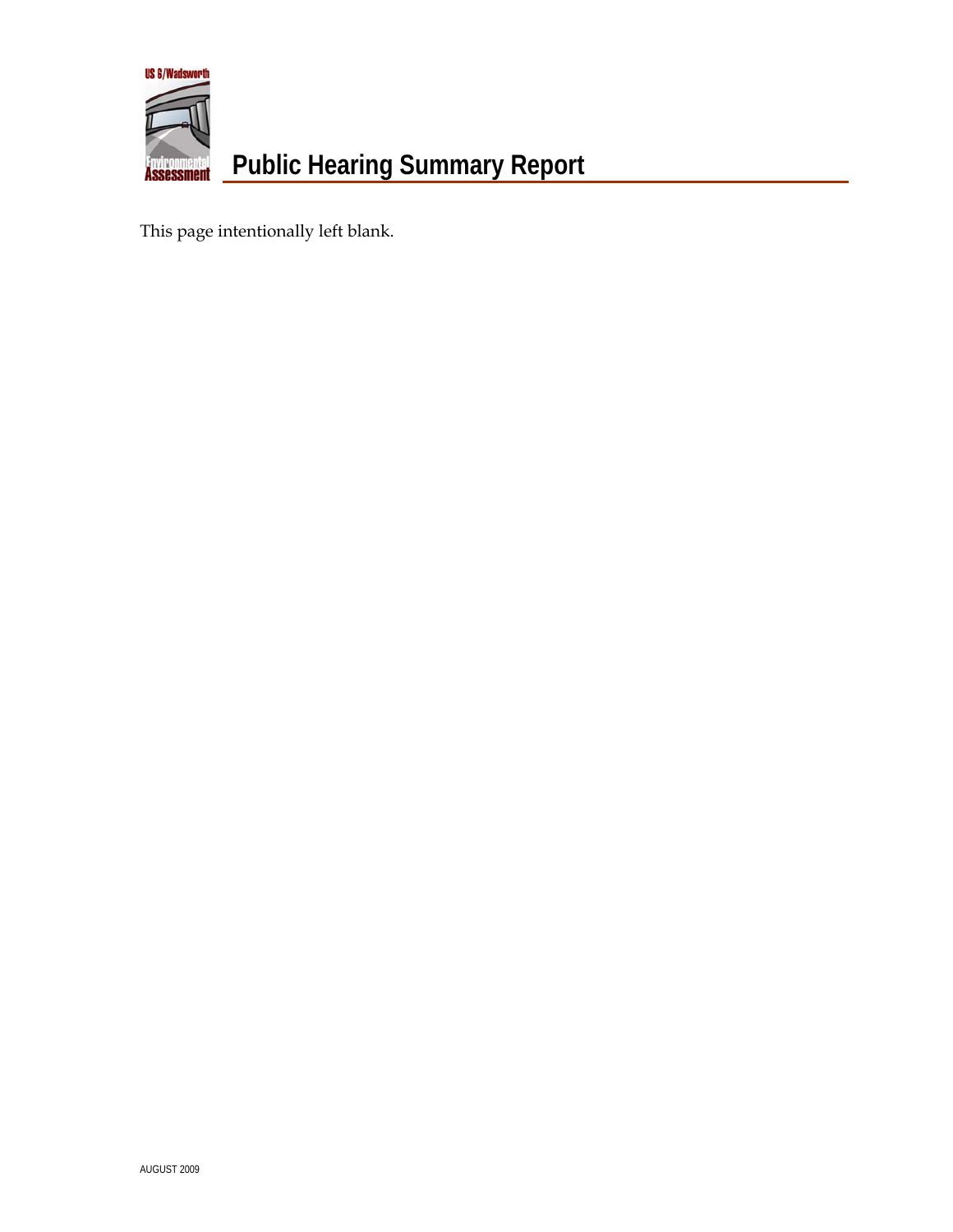

# **Contents**

### **Section Page**

| 1.0 |     |                                                                      |  |  |
|-----|-----|----------------------------------------------------------------------|--|--|
| 2.0 |     |                                                                      |  |  |
|     | 2.1 |                                                                      |  |  |
|     | 2.2 |                                                                      |  |  |
|     | 2.3 |                                                                      |  |  |
|     | 2.4 |                                                                      |  |  |
|     | 2.5 |                                                                      |  |  |
|     |     | 2.5.1                                                                |  |  |
|     |     | 2.5.2                                                                |  |  |
|     |     | 2.5.3                                                                |  |  |
| 3.0 |     |                                                                      |  |  |
|     | 3.1 |                                                                      |  |  |
|     | 3.2 |                                                                      |  |  |
|     | 3.3 |                                                                      |  |  |
| 4.0 |     |                                                                      |  |  |
|     | 4.1 | Summary of Verbal Comments Made to Staff During the Open House  4-1  |  |  |
|     | 4.2 | Summary of Verbal Comments Dictated to the Court Reporter during the |  |  |
|     |     |                                                                      |  |  |
|     | 4.3 | Summary of Verbal Comments Received at the Microphone Following      |  |  |
|     |     |                                                                      |  |  |
|     | 4.4 |                                                                      |  |  |
|     |     |                                                                      |  |  |

### **Appendixes**

- A Notices and Advertisements
- B Public Hearing Roster
- C Public Hearing Presentation
- D Public Hearing Display Boards
- E Public Hearing Handouts
- F Public Hearing Transcript/Formal Verbal Comments
- G Written Comments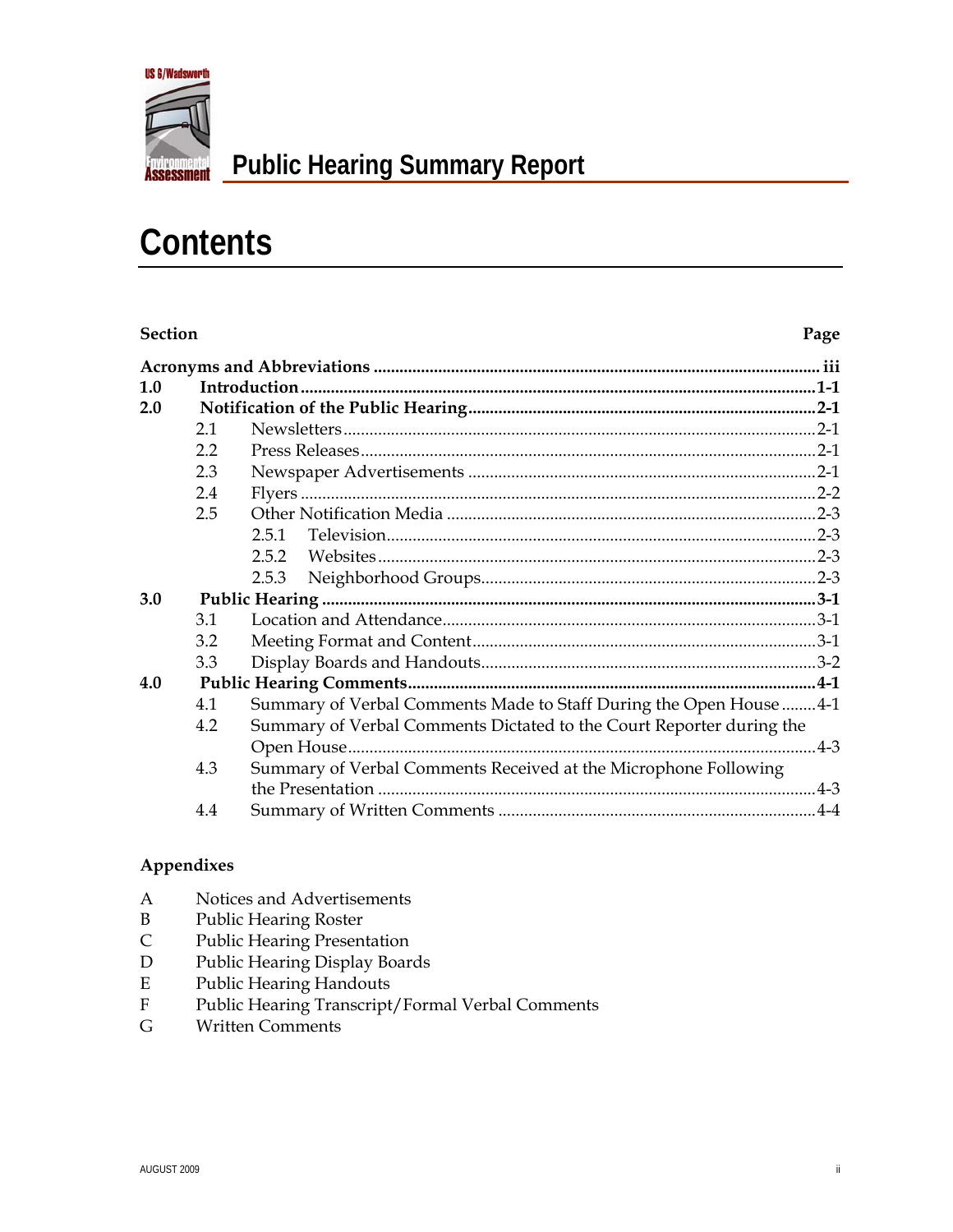

# **Acronyms and Abbreviations**

| <b>ADA</b>  | Americans with Disabilities Act       |
|-------------|---------------------------------------|
| CDOT        | Colorado Department of Transportation |
| EA.         | <b>Environmental Assessment</b>       |
| <b>FHWA</b> | Federal Highway Administration        |
| <b>RTD</b>  | Regional Transportation District      |
| Wadsworth   | Wadsworth Boulevard                   |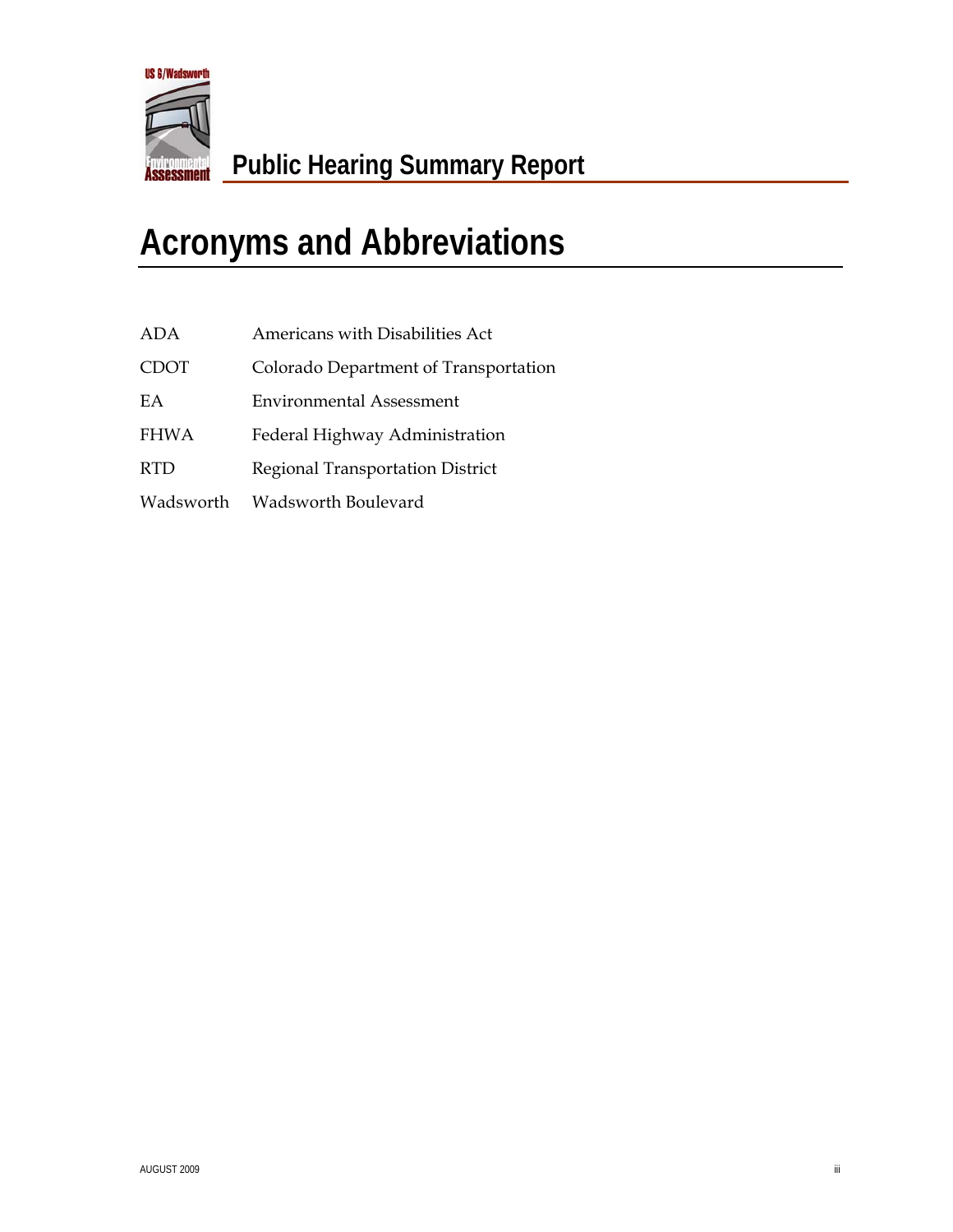

# **1.0 Introduction**

The Colorado Department of Transportation (CDOT) and Federal Highway Administration (FHWA) are conducting an Environmental Assessment (EA) to study transportation improvements at the interchange of US 6 (also designated as 6th Avenue) and Wadsworth Boulevard (also designated as Colorado State Highway 121), including improvements along Wadsworth Boulevard (Wadsworth) from approximately 4th Avenue to 14th Avenue in Lakewood, Colorado. The EA was initiated in April 2007, and public scoping, which included an open house and numerous small group meetings, was conducted between May and August 2007. A second open house was held on February 12, 2008, at which the process and results of the Level 1 screening of design concepts were discussed. CDOT held a third set of open houses on April 29, 2008, and May 21, 2008, to present the results of the Level 2 evaluation and discuss the preliminary estimates of environmental, transportation, and property impacts that would result from the design concepts. A meeting was held on June 4, 2008, to discuss the noise assessment and proposed mitigation.

Since the noise impacts and mitigation meeting, CDOT has completed the EA and Draft Section 4(f) Evaluation, and initiated the 45-day formal review period (July 13, 2009 - August 26, 2009), during which comments were accepted from agencies and the public. The public hearing was held during the formal review period to provide additional opportunities for the public to review the results of the study and provide written or verbal comments on the EA.

This Public Hearing Summary Report summarizes the notification methods and comments received at the public hearing.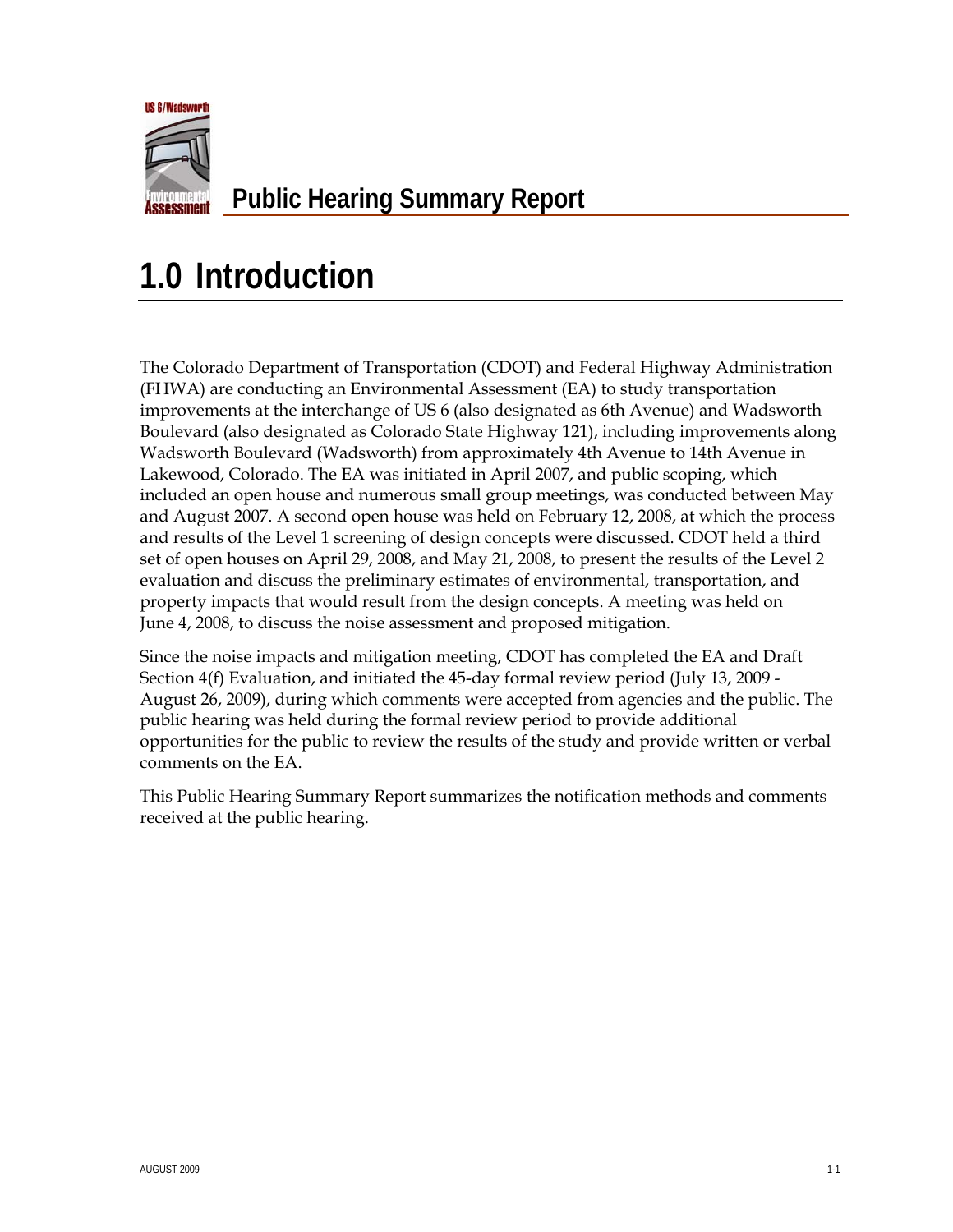

This page intentionally left blank.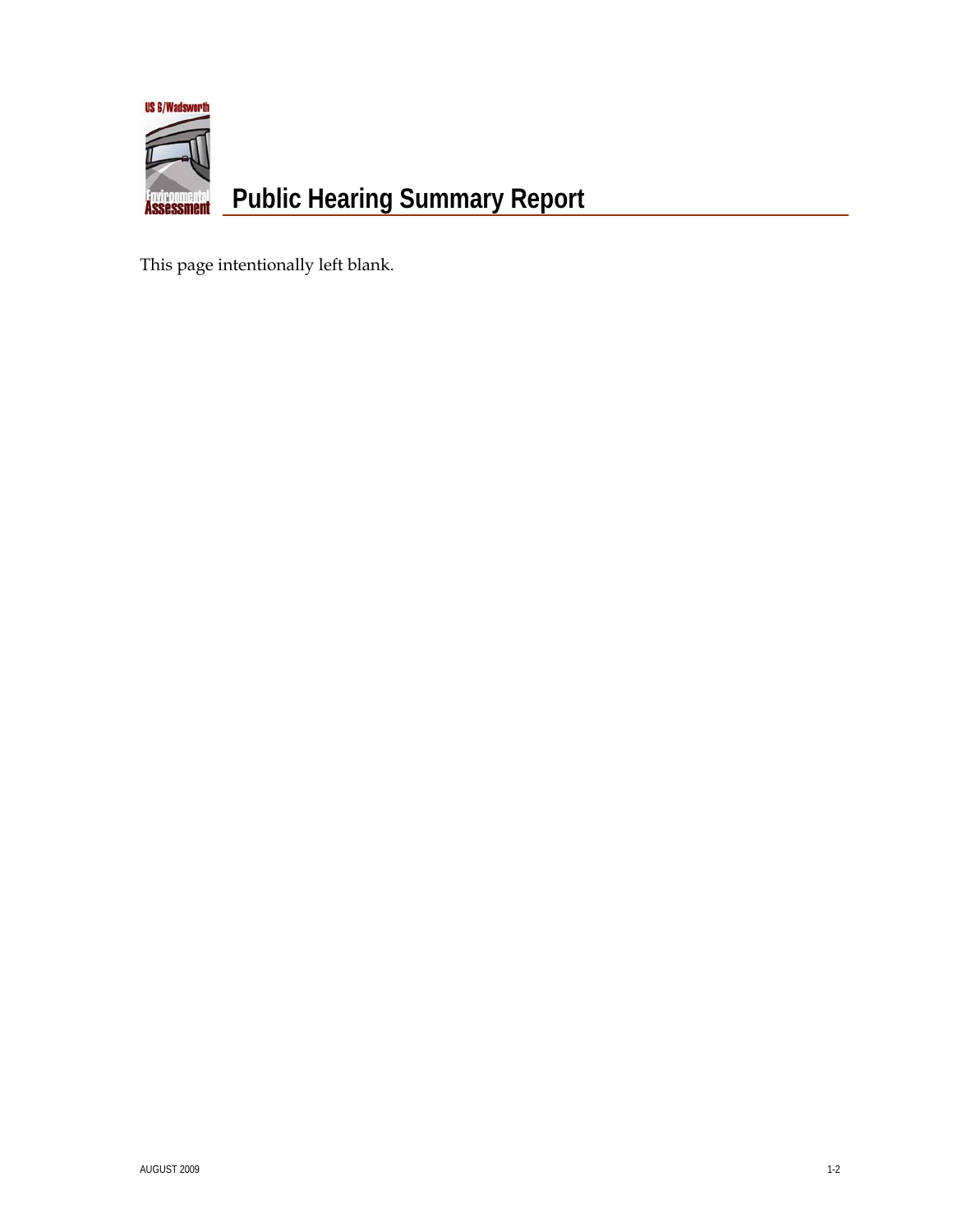

# **2.0 Notification of the Public Hearing**

Multiple methods of communication were used to notify the public of the public hearing including newsletters, a press release, advertisements in local newspapers, flyers posted in churches and other public locations, and notifications in other media. The project team coordinated extensively with the City of Lakewood staff, who then notified the community of the public hearing in a variety of ways. This section describes the meeting notification and outreach process in greater detail.

# **2.1 Newsletters**

The *Summer 2009 Newsletter* was mailed on July 7, 2009, to the project mailing list. The newsletter consisted of four pages of text announcing the availability of the EA for public review, explaining the project and CDOT's proposed action, providing details on how to provide comments during the 45-day review period, and inviting citizens to the public hearing.

The mailing list consisted of approximately 3,600 businesses, residents, and property owners from neighborhoods adjacent to the project area, as well as other members of the public who requested to be included on the project mailing list. A link to an electronic version of the newsletter (on the project website) was emailed to those citizens that had provided their email addresses at prior open houses or in correspondence with the project team. The newsletter was produced in English with a Spanish version offered upon request. No requests were received for the Spanish translation of the newsletter. See Appendix A for a copy of the *Summer 2009 Newsletter*.

# **2.2 Press Releases**

A press release (see Appendix A) was distributed by CDOT to the CDOT Region 6 media distribution list, which includes more than 90 media outlets in the Denver metropolitan area.

# **2.3 Newspaper Advertisements**

Advertisements announcing the public hearing ran in the *Denver Post* on July 8, 2009 and in the *Lakewood Sentinel* weekly newspaper on July 9, 2009 and July 16, 2009. See Appendix A for a copy of the advertisements.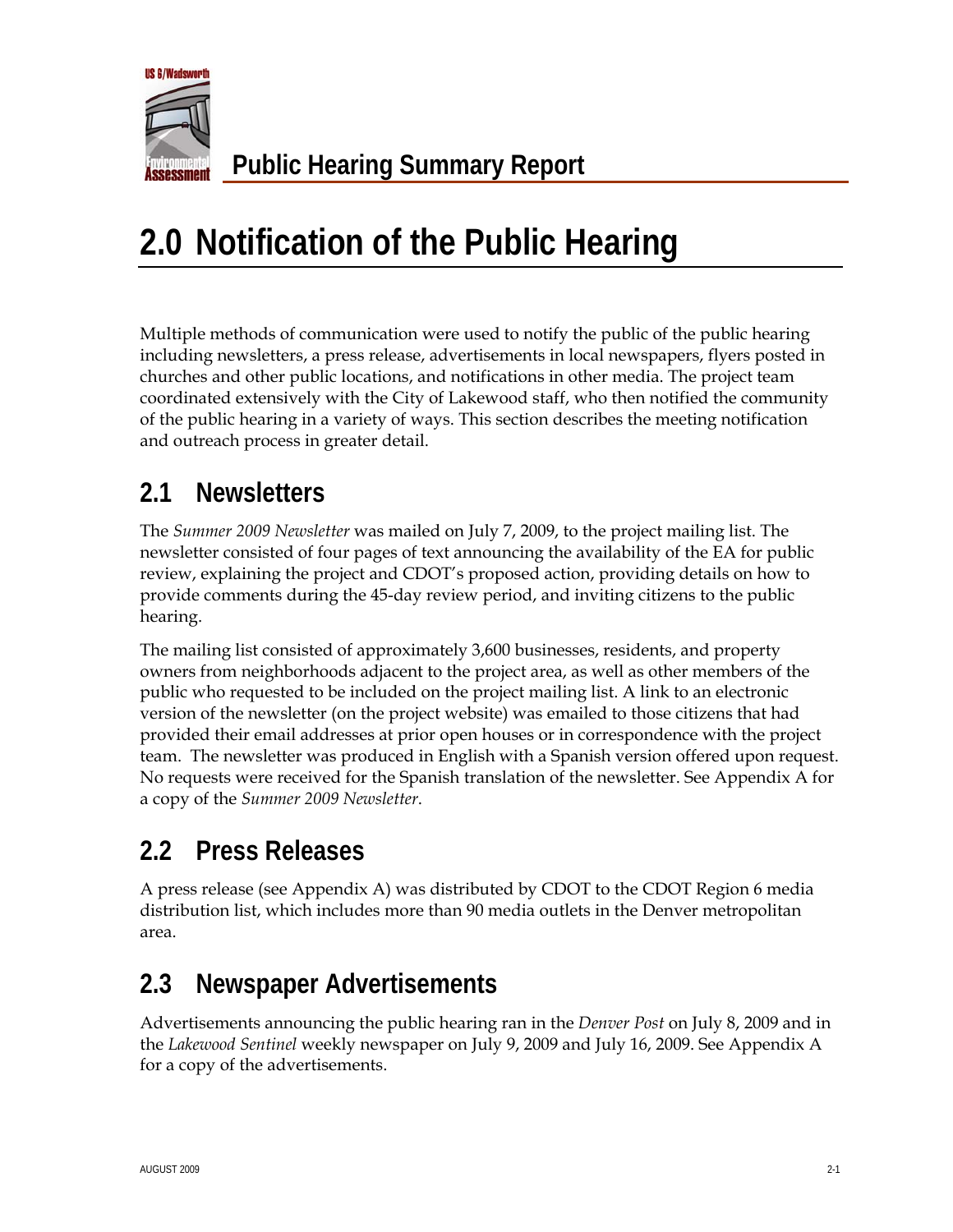

# **2.4 Flyers**

A public notice flyer was developed and mailed to churches and hand delivered to community locations, listed in Exhibit 1, on July 8, 2009. See Appendix A for a copy of the flyer.

**EXHIBIT 1** 

Locations for Flyers Advertising the Public Hearing

| Category                            | Location                                               |
|-------------------------------------|--------------------------------------------------------|
| Churches (mailed)                   | <b>Bethel Christian Fellowship</b>                     |
|                                     | Calvary Baptist Church                                 |
|                                     | Child Evangelism Fellowship Greater Denver Chapter     |
|                                     | Christ Chapel of the Rockies                           |
|                                     | Church of Christ at Jay Street                         |
|                                     | <b>Church of Christ Scientist</b>                      |
|                                     | First Baptist Church of Lakewood                       |
|                                     | First Presbyterian Church of Lakewood                  |
|                                     | Grace Fellowship of Lakewood                           |
|                                     | Lakewood Church of the Nazarene                        |
|                                     | Lakewood United Church of Christ                       |
|                                     | Lakewood United Methodist Church                       |
|                                     | Light and Life Community Church                        |
|                                     | Mountair Christian Church                              |
|                                     | New Life Center                                        |
|                                     | <b>Rock Creek Church</b>                               |
|                                     | Seventh Day Baptist Church of Denver                   |
|                                     | St. Bernadette Catholic Church                         |
|                                     | St. Paul's Episcopal Church                            |
|                                     | St. Paul's Lutheran Church                             |
| <b>Lakewood Community Locations</b> | <b>Belmar Library</b>                                  |
| (hand delivered)                    | <b>Clements Community Center</b>                       |
|                                     | Denver Indian Center                                   |
|                                     | Heritage Center Farmer's Market and Visitors Center    |
|                                     | Market at Belmar (information center on Teller Street) |
|                                     | Super Wal-Mart (at Colfax and Wadsworth)               |
|                                     | Wal-Mart (at 3rd Avenue and Wadsworth)                 |
|                                     | Whole Foods Customer Service                           |
|                                     | King Soopers at Allison and Alameda                    |

Source: CH2M HILL, 2009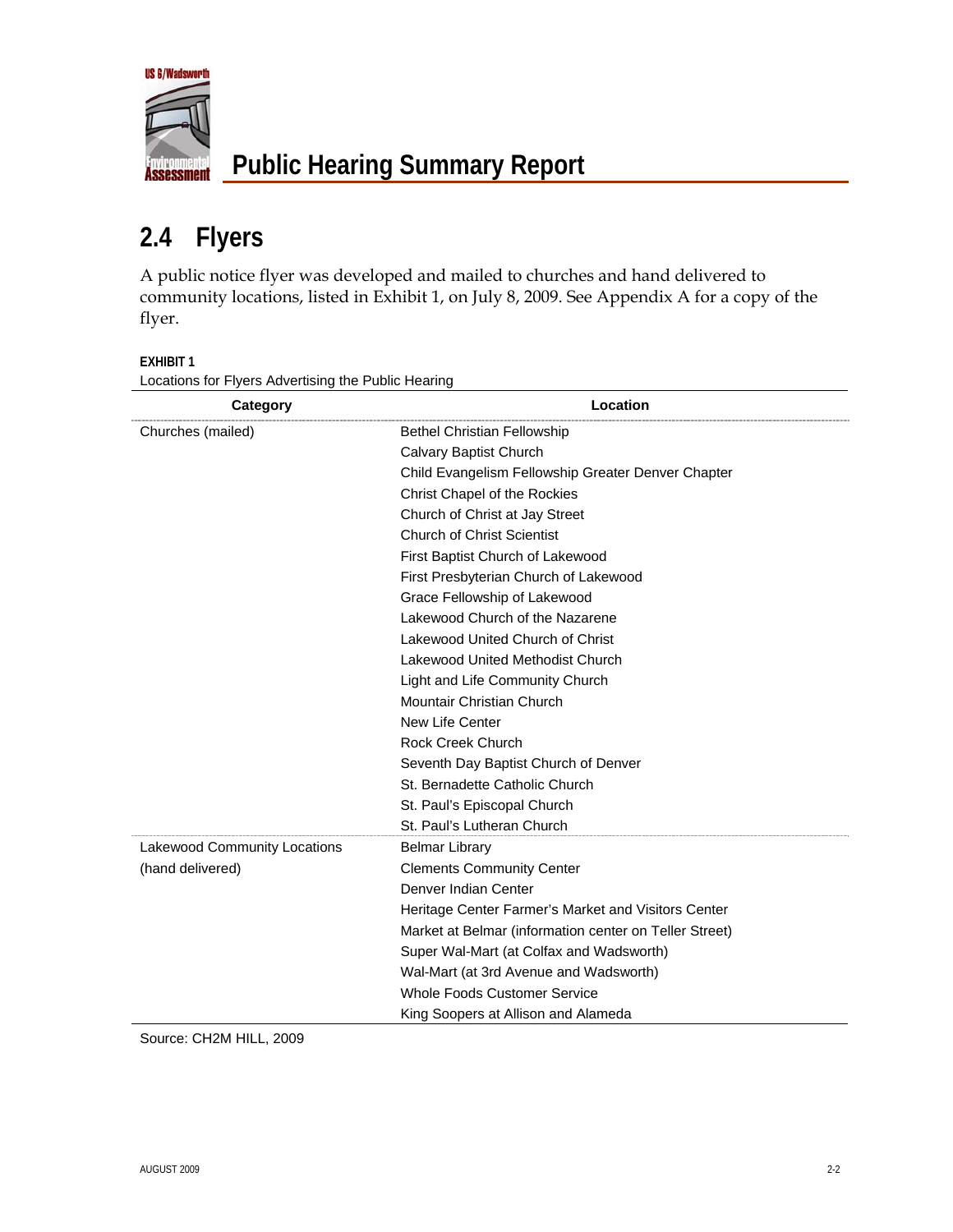

# **2.5 Other Notification Media**

Three other notification methods were used to advertise the public hearing: television, websites, and neighborhood groups.

### **2.5.1 Television**

Notice of the meeting ran periodically on the City of Lakewood Public Access Television Channel 8.

### **2.5.2 Websites**

The meeting was advertised on the project website at www.US6Wadsworth.com, which is linked to the main CDOT website. MyLakewood.com, a site devoted to supporting local businesses in Lakewood, advertised the meeting on its website and through an email blast sent to 20,000 Lakewood residents.

### **2.5.3 Neighborhood Groups**

An email announcing the availability of the EA and the public hearing was sent to neighborhood and business group contacts on June 29, 2009.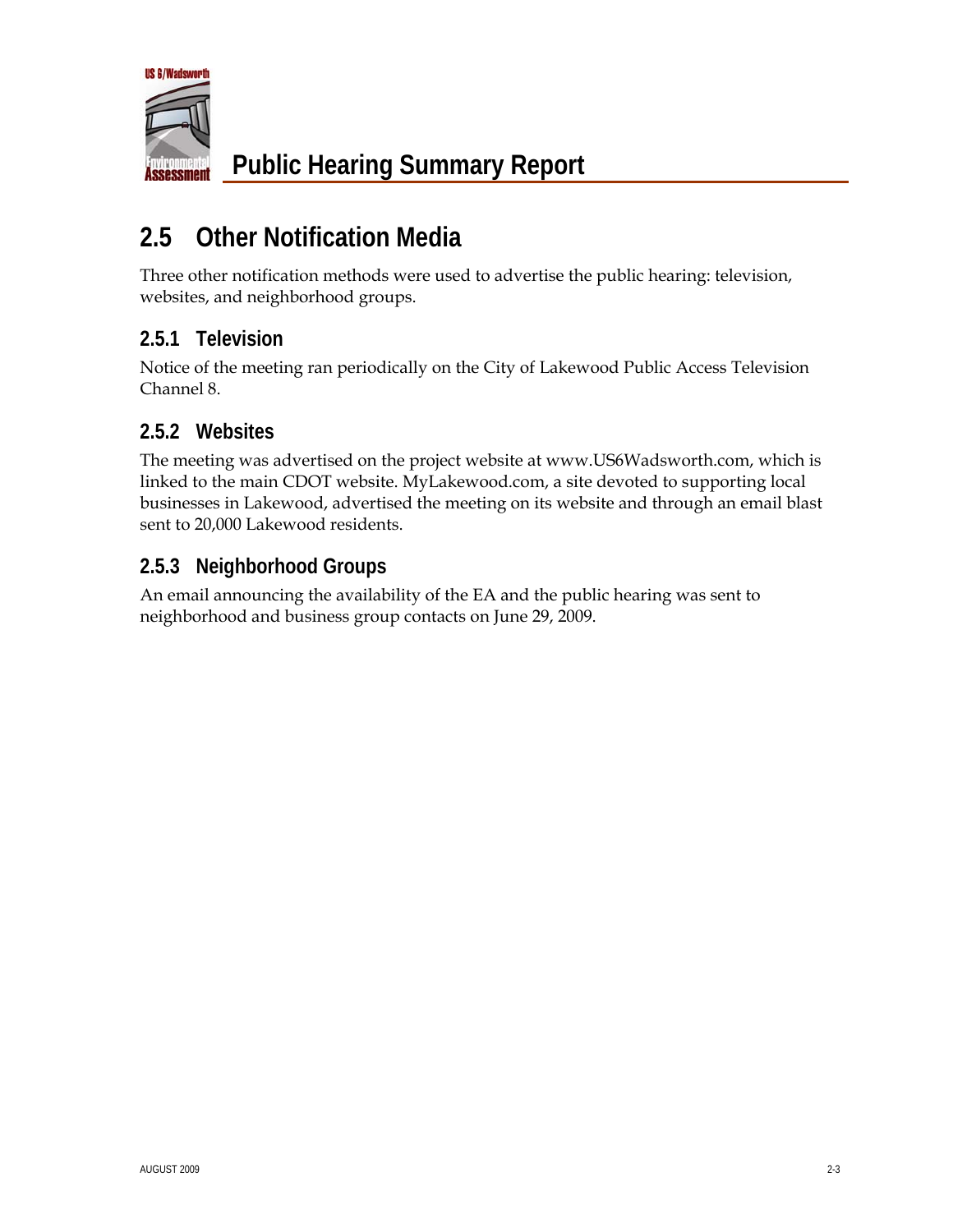

This page intentionally left blank.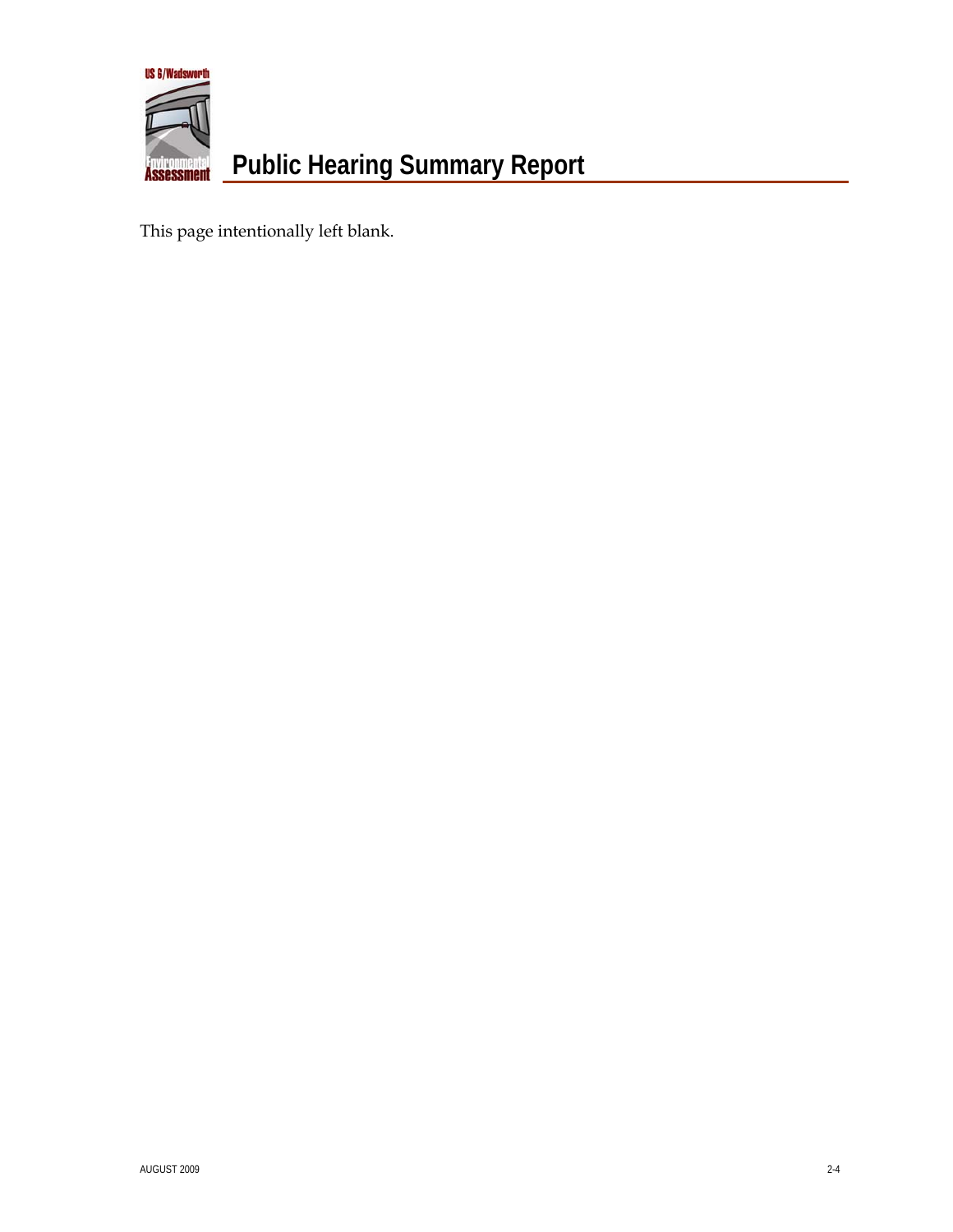

# **3.0 Public Hearing**

This section summarizes the venue for the public hearing and describes the meeting format and materials used for exhibits and handouts to the public.

### **3.1 Location and Attendance**

The public hearing was held at the Lakewood City Council Chambers in Lakewood, Colorado, on Wednesday, July 22, 2009, from 5:00 p.m. to 7:30 p.m. This location is compliant with the Americans with Disabilities Act (ADA). The meeting was attended by members of the public, City of Lakewood staff, CDOT representatives, FHWA staff, local business owners, and property owners. Approximately 96 people attended the meeting, not including CDOT, the consultant, or Lakewood staff. Appendix B includes a copy of the meeting roster, listing the attendees at the meeting.

# **3.2 Meeting Format and Content**

The public hearing was conducted in a mixed open house and presentation format. A court reporter was available to record comments from the public. For the open house portion of the meeting, information stations were set up to cover the following topics:

- Project purpose and need
- Schedule, next steps, and funding
- Proposed Build Alternative design
- Traffic operations
- Proposed noise mitigation
- Drainage improvements and wetland impacts
- Property impacts and CDOT's right-of-way procedures
- Summary of environmental impacts and mitigation
- Historic resources
- Impacts to future Two Creeks Park
- Reference materials and handouts

CDOT and consultant staff were available at the stations and talked with meeting participants about the information provided. The public was encouraged to provide comments in one of the following ways:

- Dictate comments to the court reporter during the open house
- Make a verbal comment at the microphone following the presentation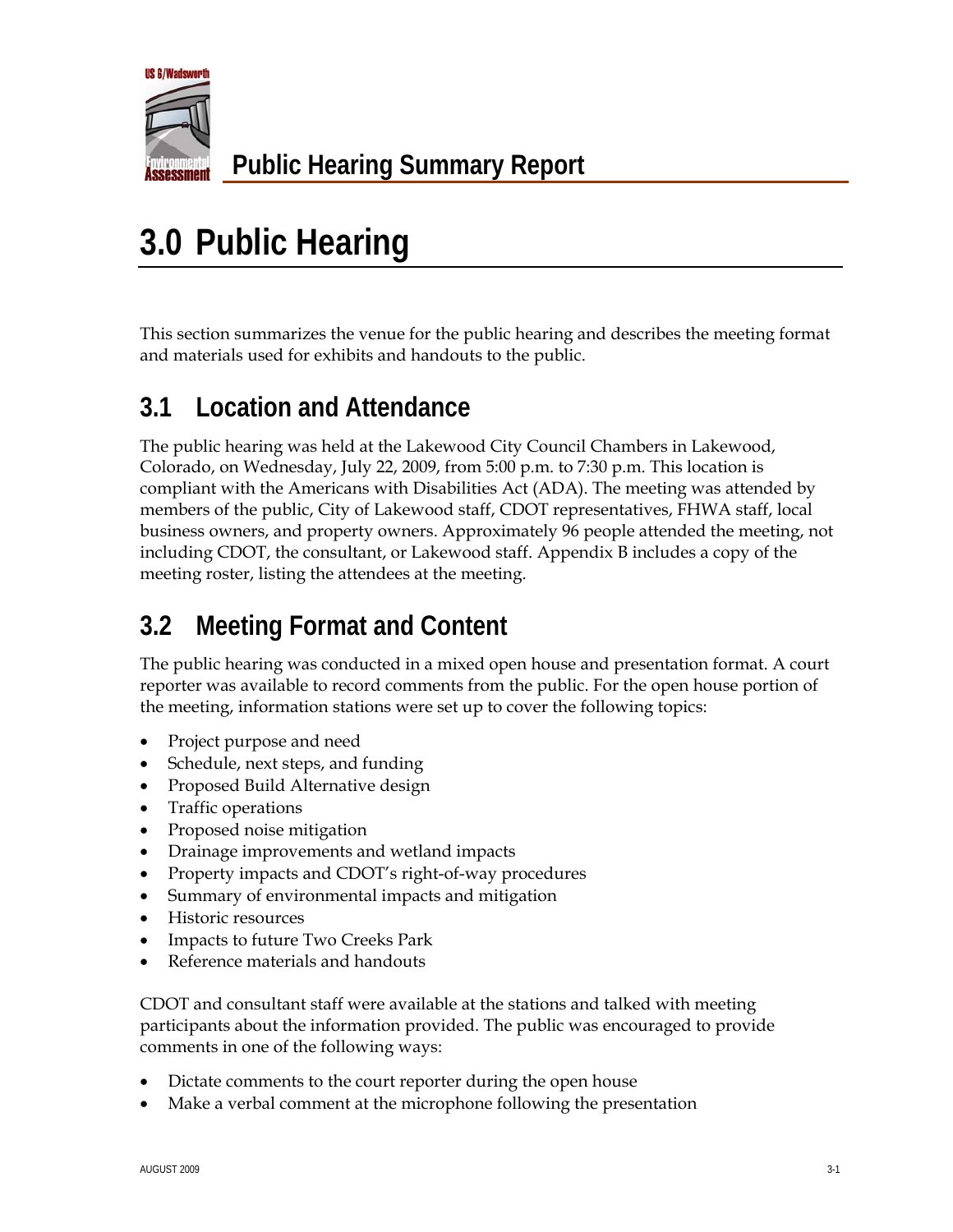

- Submit a written comment in the comment box or by mail to the specified address on the back of the comment form
- Submit a comment on the project website at www.US6Wadsworth.com

Throughout the evening, staff were available at the public comments station to assist with any questions relating to making comments. Public comments received by project staff during informal open house discussions are summarized in Section 4.0 of this report.

A PowerPoint® presentation was given at 6 p.m. The presentation was recorded for broadcasting on Lakewood Channel 8, but because of technical difficulties experienced during the recording, re-broadcast was not possible. Appendix C includes a copy of the public hearing presentation.

A Spanish translator was available, but no Spanish-only speakers were present at the meeting. An unsupervised children's area was also available, but no one took advantage of this service.

# **3.3 Display Boards and Handouts**

Display boards used at the public hearing illustrated the following topics (see Appendix D for illustrations):

- Project Purpose and Need
- Key Project Milestones
- Funding and Next Steps
- Proposed US 6/Wadsworth Interchange
- Build Alternative US 6/Wadsworth Interchange
- Build Alternative Wadsworth Boulevard
- Access Management
- Year 2035 Traffic Levels of Service
- Levels of Service Definitions
- Noise Mitigation
- Noise Wall Aesthetics
- Build Alternative Impacts and Mitigation
- Estimated Property Impacts
- Drainage Improvements and Wetlands Impacts
- Water Quality Treatment
- Historic Properties in the Study Area
- Section 4(f) Park Resource Future Two Creeks Park Impacts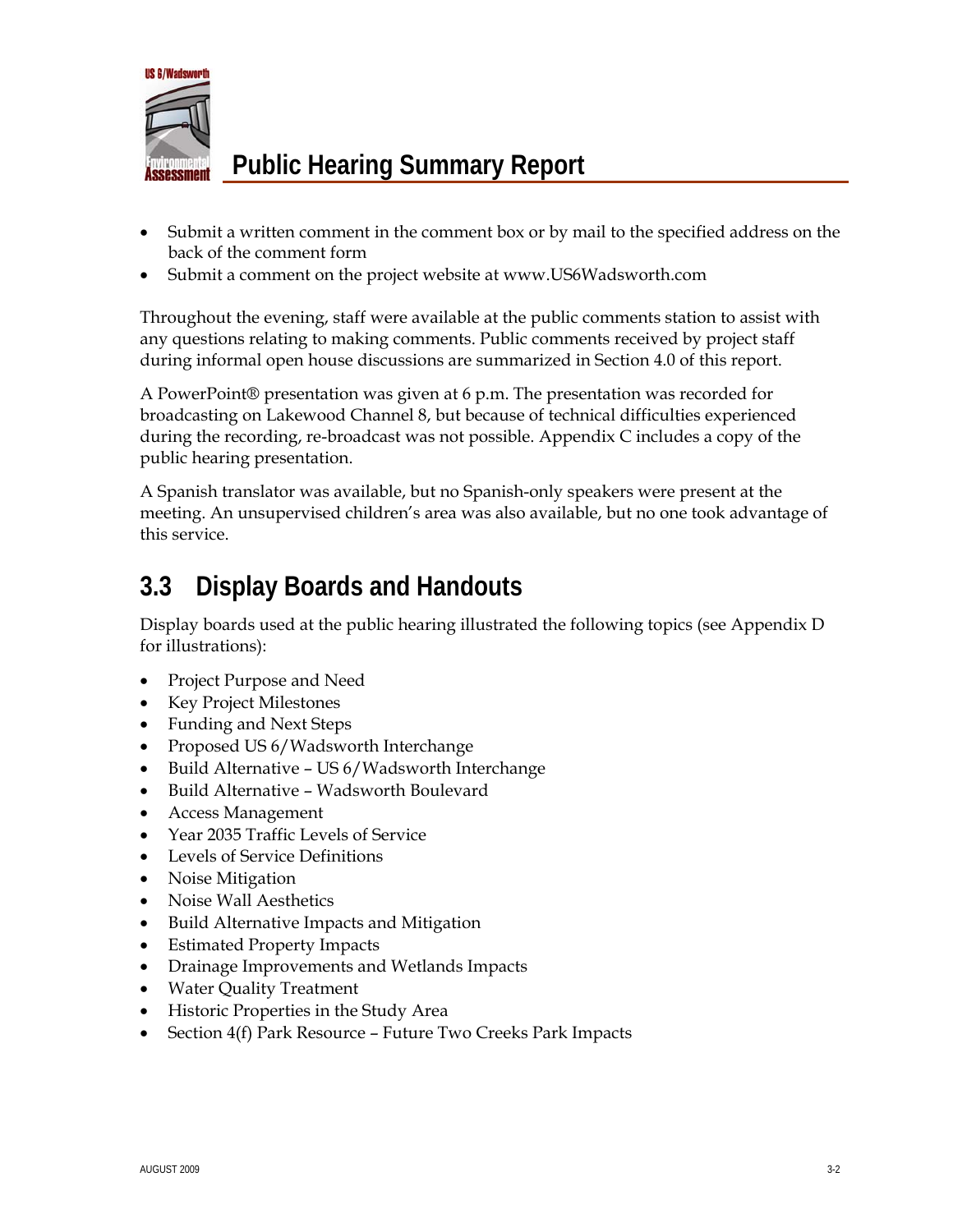

### **Public Hearing Summary Report**

The following handouts were available to provide more detailed information on the public hearing as well as ways to provide formal comments (see Appendix E):

- Agenda
- Public Review and Comment Information
- Public Hearing Comment Form
- Executive Summary

Copies of the *Summer 2009 Newsletter* were also available. Copies of the EA were available on CD with hard copies available by request. The Reference Materials table included information specific to the environmental process, right-of-way acquisition, noise analysis, and supporting documentation.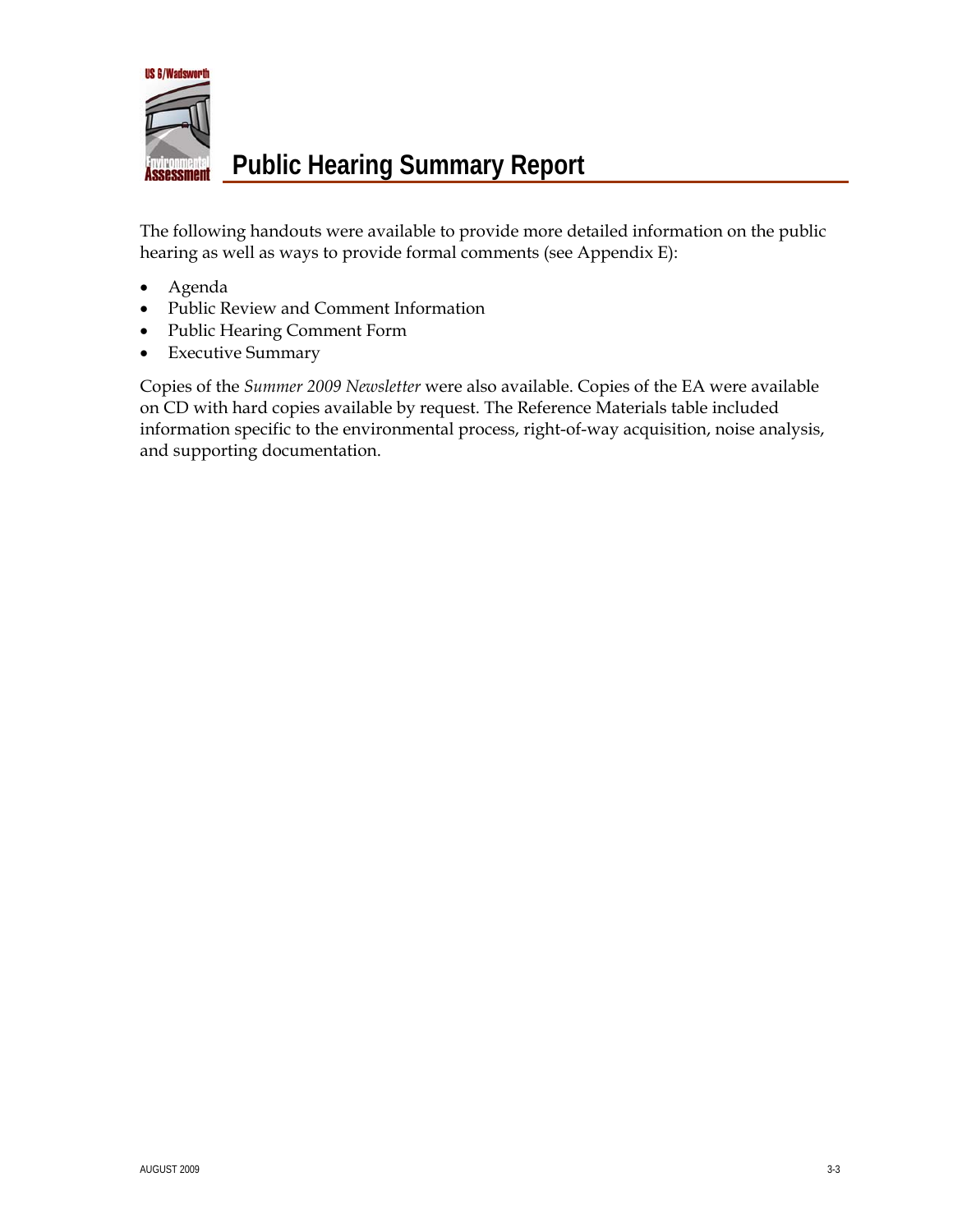

This page intentionally left blank.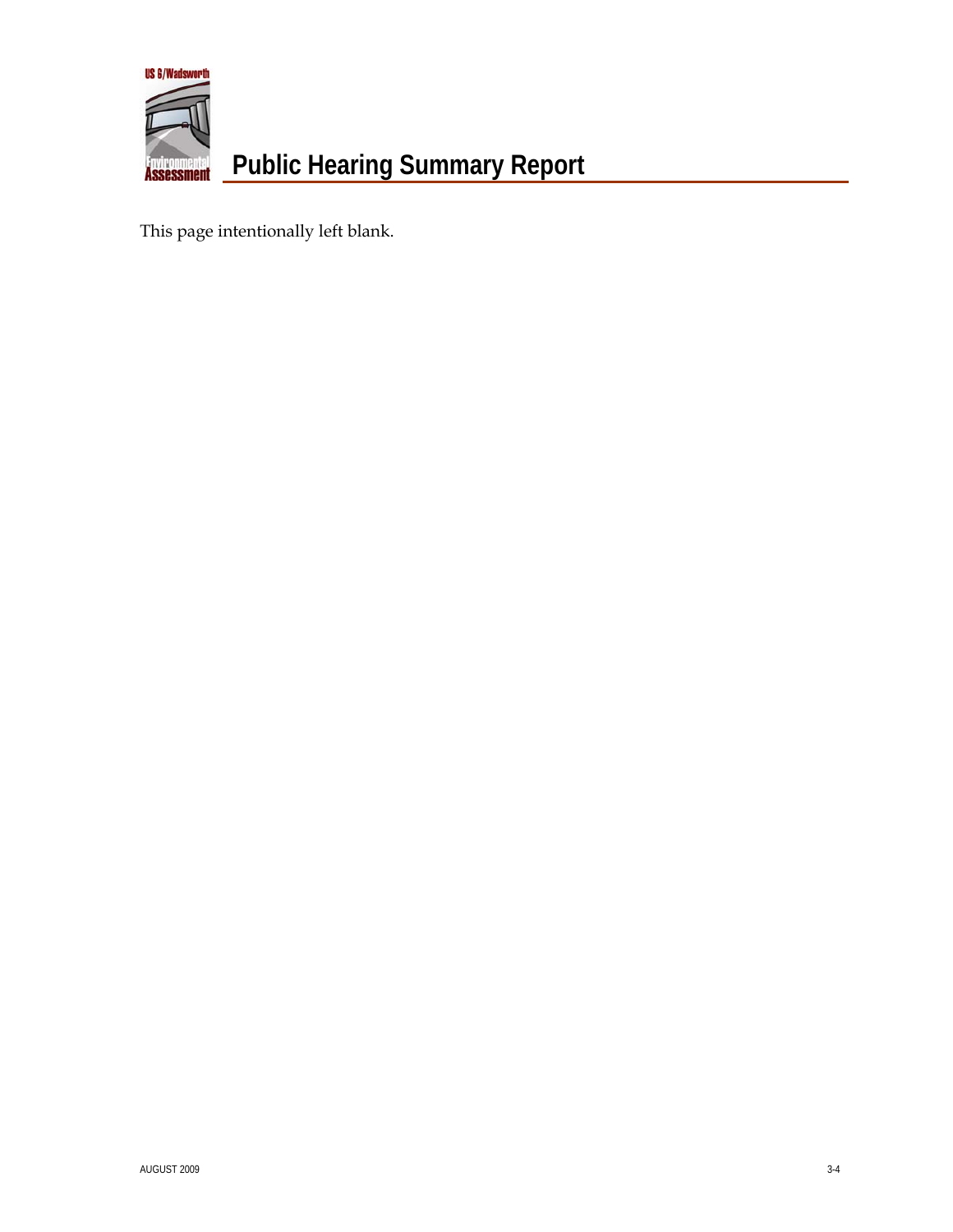

# **4.0 Public Hearing Comments**

Members of the public provided verbal comments through discussions with project staff during the open house. The public was notified that these comments were considered informal and would not be responded to in the decision document. To make a formal comment, the public was encouraged to dictate a verbal comment to the court reporter during the open house, speak at the microphone after the presentation, or submit a written comment on a comment form. Comments made in any of these ways would receive an official response in the decision document (anticipated Fall 2009). The sections below summarize the comments received at the meeting. Informal comments received verbally by project staff during the public hearing are summarized in Section 4.1; formal comments dictated to the court reporter during the open house are summarized in Section 4.2; formal comments made at the microphone following the presentation are summarized in Section 4.3; and formal comments received in writing are summarized in Section 4.4. Formal verbal comments received are included in their entirety in Appendix F, while written comments submitted on comment forms are presented in Appendix G.

### **4.1 Summary of Verbal Comments Made to Staff During the Open House**

Topics eliciting the largest number of verbal comments at the public hearing were property impacts, noise, drainage improvements, construction, access, and traffic operations. In general, meeting attendees were supportive of the Build Alternative.

### **Property Impacts**

- Concern over acquisition of property, including fair compensation for relocation.
- Concern over impacts to landscaping.
- Questions regarding historic significance of private property.

### **Noise**

- Request to consider European pavement; even though they are more expensive, they are quieter.
- Concern over noise reflection and request for sound absorptive materials that could be used for walls.
- Concern over noise in areas that have not been identified for noise mitigation.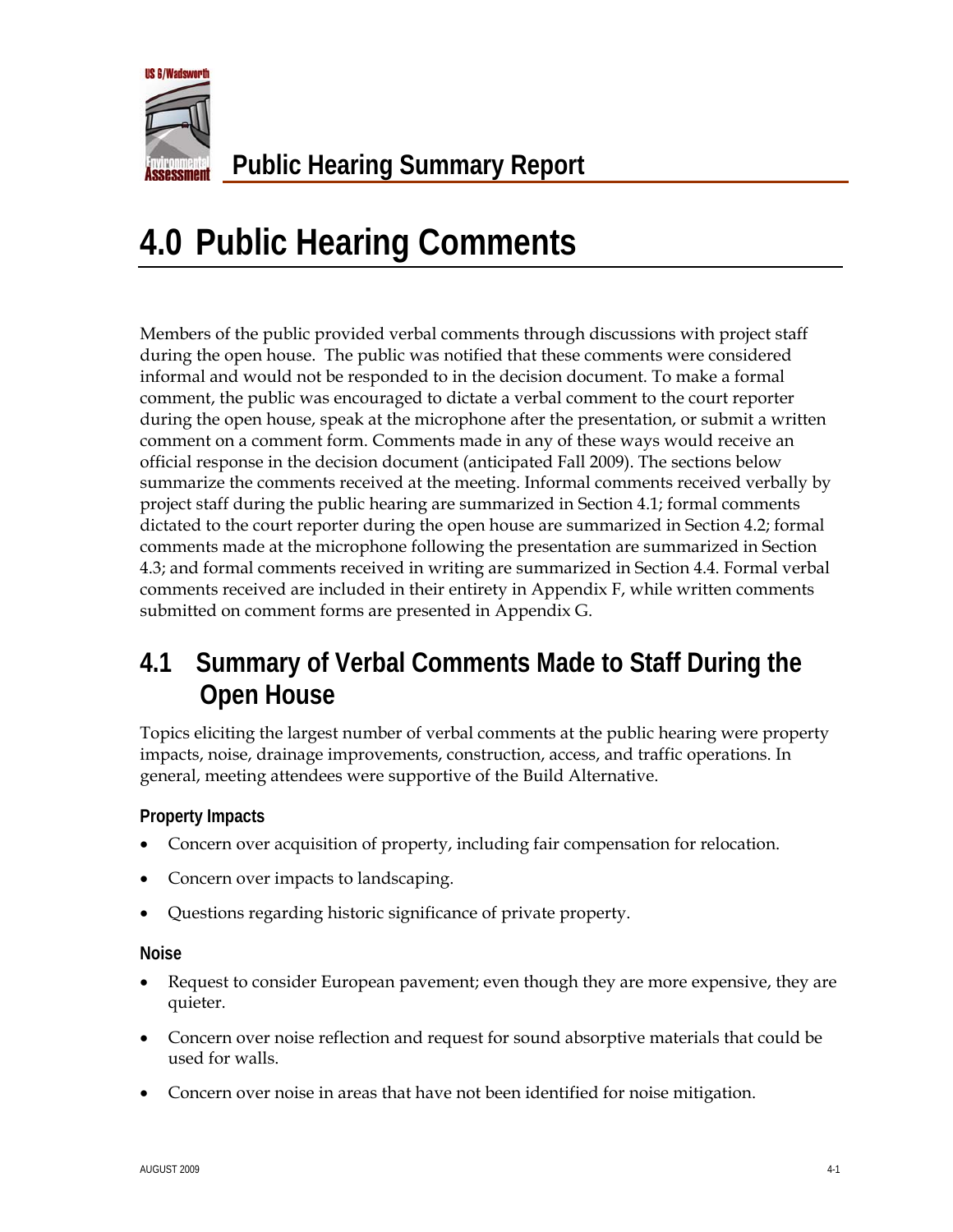

### **Public Hearing Summary Report**

• Requests for additional noise monitoring; concern over noise at residences situated higher in elevation than the noise source of the highway that had not been measured as part of the study.

### **Drainage Improvements**

- Requests for additional improvements to McIntyre Gulch upstream of 6th Avenue and Dry Gulch along 10th Avenue.
- Concern over existing and future conveyance capacity of drainage channels.
- Concern over the possibility of increased flow through private property (related to improvements to the culvert under Wadsworth at 12th Avenue).
- Questions regarding improvements to the South Lakewood Gulch culvert under US 6.
- Concern over water quality pond placement and resultant impacts to private property.
- Questions regarding the function of water quality ponds.

### **Construction**

- Requests for information on next steps and the schedule for construction.
- Questions regarding noise abatement during construction.
- Questions regarding dust control, working hours for construction, and communication with local businesses/residents during construction.

### **Access and Traffic Operations**

- Concern over access closures and resultant impacts to properties.
- Requests for access modifications (in particular driveway access).
- Requests for improved pedestrian and bicycle facilities.
- Questions regarding improvements proposed by the Regional Transportation District (RTD) at 13th Avenue.
- Questions regarding whether access to Carr Street would be maintained.
- Concern over the increase in traffic signals on Wadsworth.
- Concern over the queue length in left-turn lanes for northbound Wadsworth to westbound US 6 movement.
- Concern over backstreet circulation near 10th and 12th Avenues.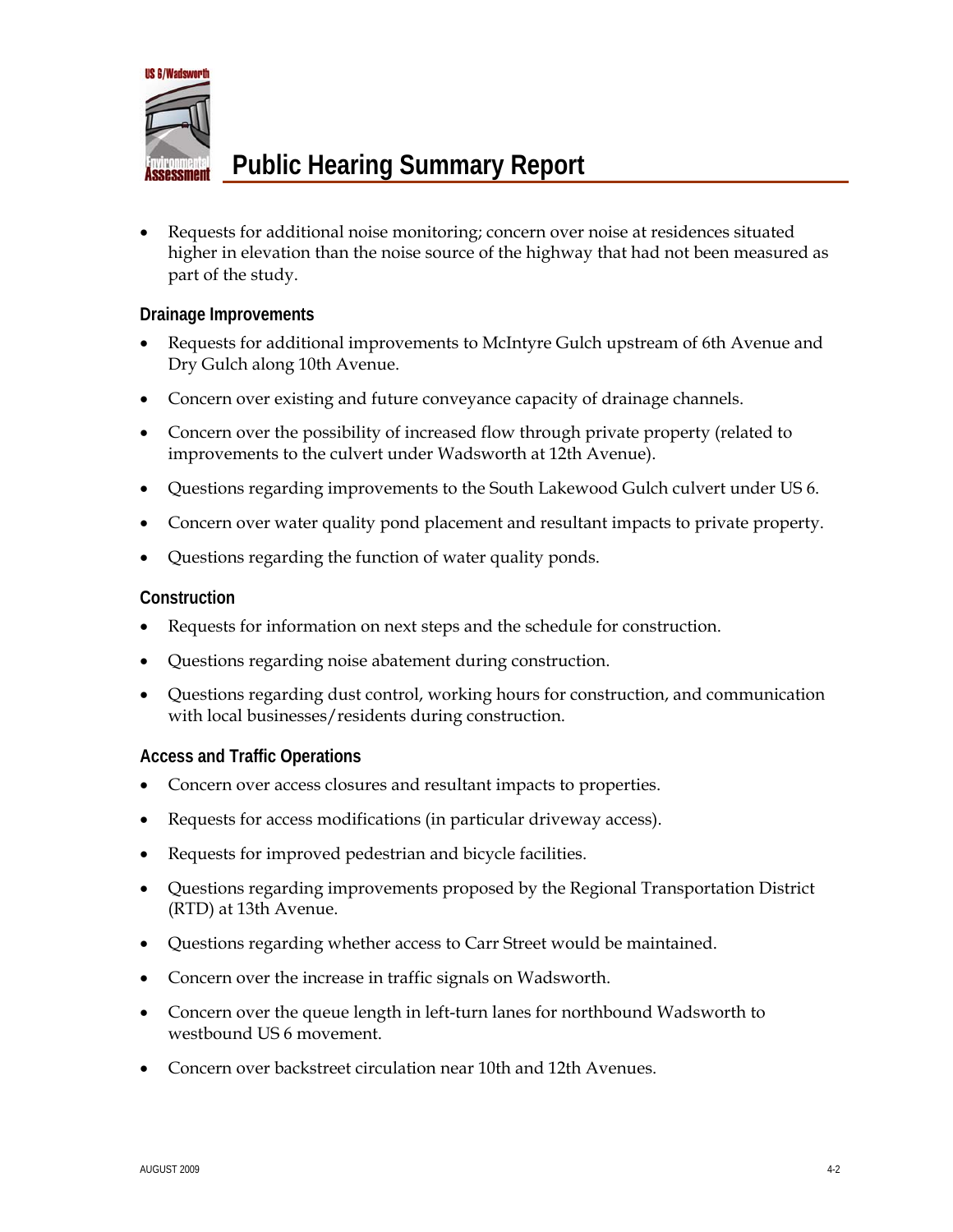

• Concern over access to Wadsworth from frontage roads, traffic movements, and U-turns on Wadsworth near Highland Drive.

### **4.2 Summary of Verbal Comments Dictated to the Court Reporter during the Open House**

Five people dictated formal comments to the court reporter during the open house. Comments were related to noise and drainage improvements, and are summarized below. Transcripts of these comments are included in Appendix F. FHWA will provide official responses to these comments in their decision document (anticipated Fall 2009).

### **Noise**

- Concern about noise reflection from concrete noise walls; request that sound-absorbent walls be constructed to address noise for residences that are situated higher in elevation than 6th Avenue.
- Concern about noise walls blocking commercial signage and request to move walls to the back of the building so that signage is unobstructed.
- Concern about noise during construction.

### **Drainage Improvements**

- Question regarding the impact of construction at 6th Avenue and how this will affect Lakewood's plan to improve McIntyre Gulch between Carr Street and Wadsworth.
- Question regarding culvert expansion and flooding near Two Creeks Park. Will the culvert be widened both where it enters and exits the park?

### **4.3 Summary of Verbal Comments Received at the Microphone Following the Presentation**

Three people made formal comments at the microphone following the presentation. Each speaker was given 3 minutes to make their comments. Participants were reminded that their comments would be responded to in writing in the decision document. Comments received at the microphone were related to pedestrian and bicycle safety and noise, and are summarized below. Transcripts of the presentation, including comments received at the microphone, are included in Appendix F. FHWA will provide official responses to these comments in their decision document (anticipated Fall 2009).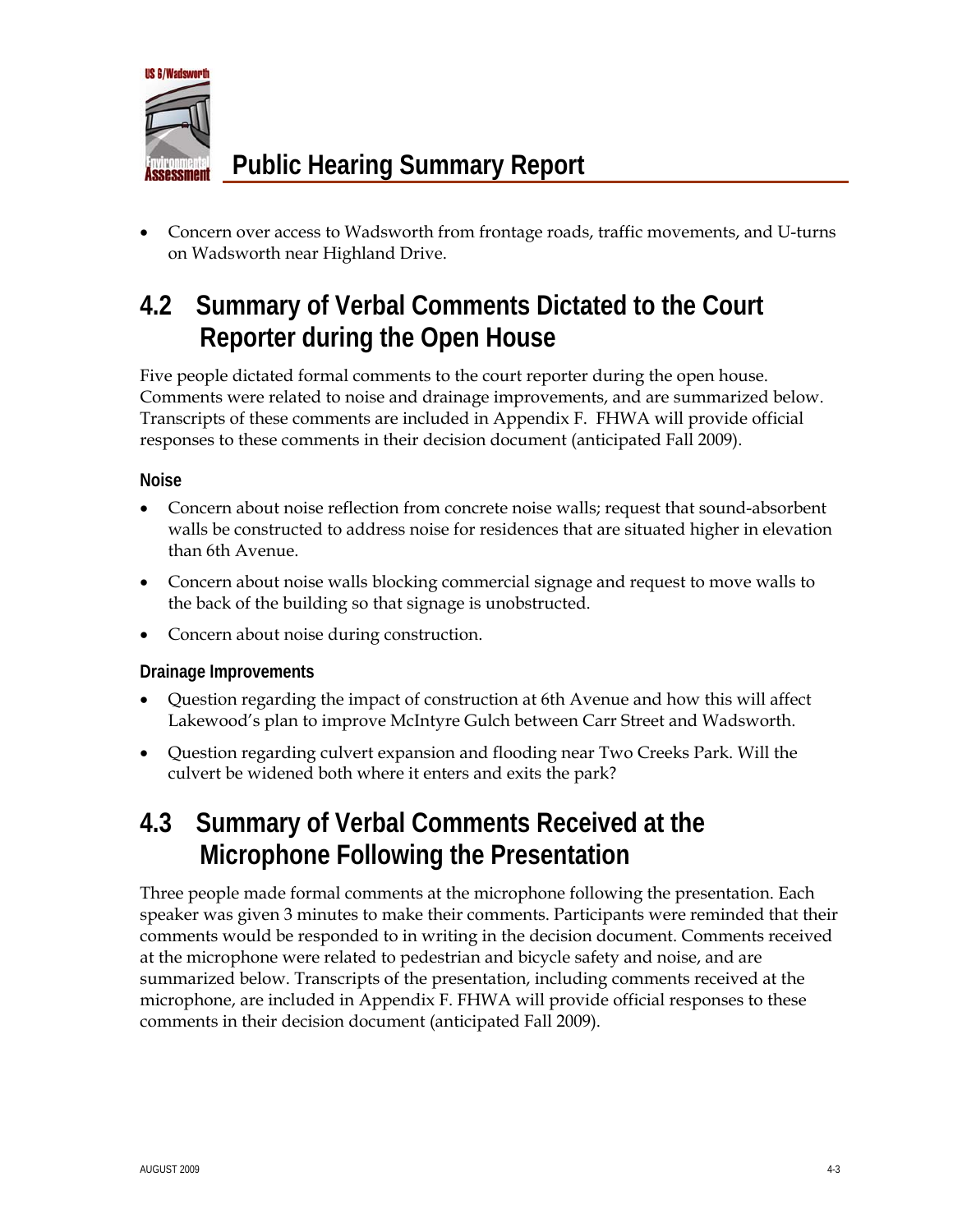

### **Pedestrian and Bicycle Safety**

• Concern about pedestrians and bicyclists crossing 6th Avenue; would like to see overpass or underpass so that conflicts with traffic can be avoided.

### **Noise**

- Question regarding options considered for noise mitigation, in particular options other than noise walls.
- Request use of absorbent materials so that concrete noise walls do not reflect the noise to residences that are situated higher in elevation than 6th Avenue.
- Requests for additional noise monitoring in the northwest quadrant at homes farther back; concern about noise generated by the US 6 bridge over Wadsworth traveling down into neighborhoods.

### **4.4 Summary of Written Comments**

Six comment forms were received; four comment forms were handed in at the public hearing on July 22, 2009 and two additional comment forms were mailed to the project team after the meeting. These written comments were entered into the comment database, which records all individual public comments received during the course of the study. Written comments centered on concerns relating to access and traffic operations, mobility, impacts to businesses during construction, and noise. The completed forms are compiled in Appendix G. FHWA will provide official responses to these comments in their decision document (anticipated Fall 2009).

### **Access and Traffic**

- Concern that project is unnecessary. Added stoplights increase the chance of accidents, traffic, and air pollution (from idling vehicles). Leave the existing design alone and adjust the lane striping and speed limits.
- Support for the Build Alternative as the best solution to existing traffic problems. Especially in the northeast quadrant, the encroachment of commercial and through traffic should be greatly diminished. Once the service roads are reconfigured and noise walls are constructed in the northeast quadrant, new signage will be needed to aid in the establishment of new patterns of use.
- Concern about U-turns for traffic turning north from 6th Avenue to Wadsworth resulting in traffic backups and rear-end collisions.
- Need to pay special attention to traffic flow in the 9th Avenue area.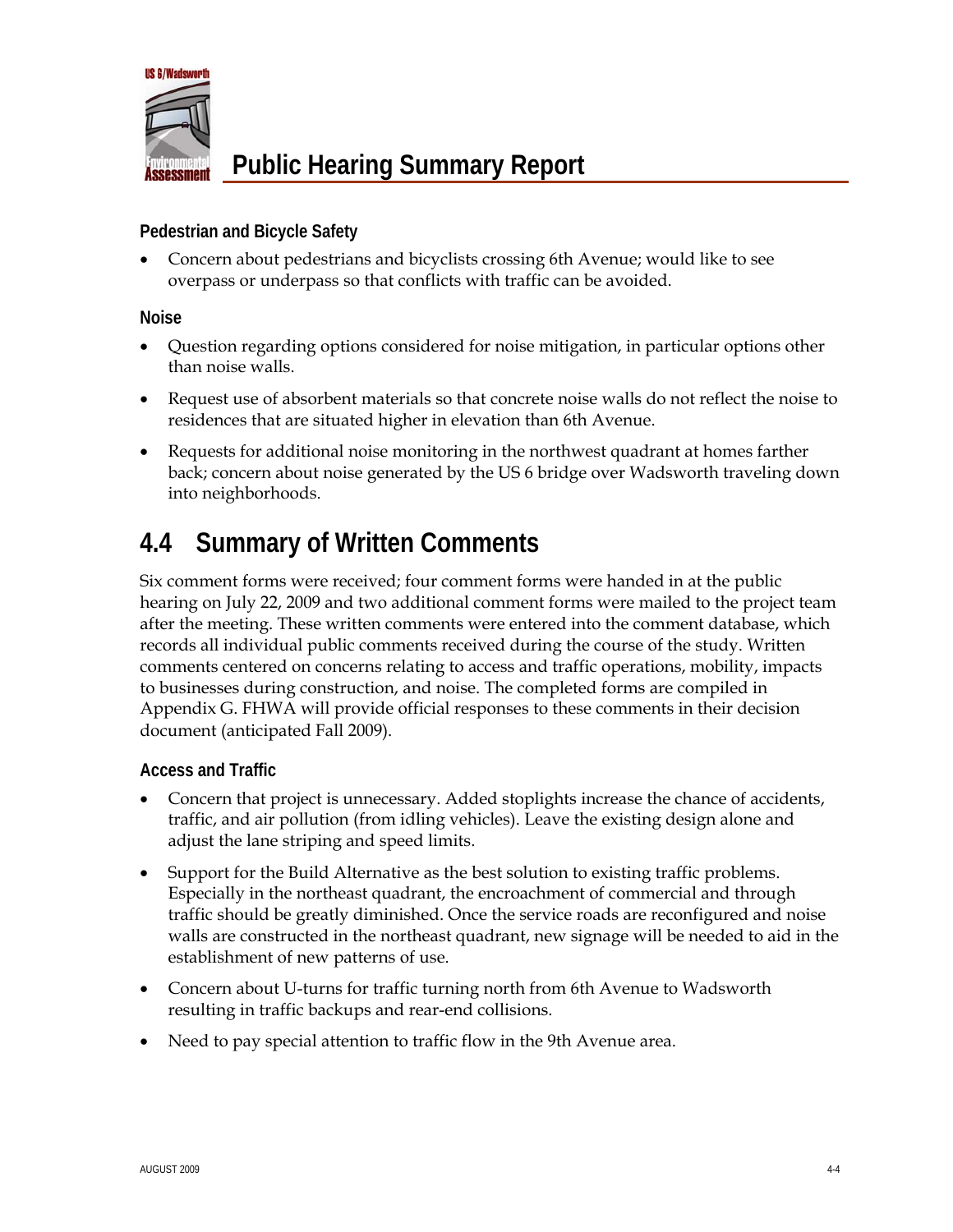

### **Public Hearing Summary Report**

### **Mobility**

- Consider the needs of senior citizens. Would like to see buses circulating within neighborhoods providing service to key destinations.
- Would like express service between 6th Avenue and downtown [Citizen does not clarify what type of express transit is desirable].
- Would like to see emphasis on alternative modes of transportation, with particular importance given to pedestrian and bicycle safety. The provision of transit and roadway improvements presents opportunities to develop alternative modes.

### **Impacts to Businesses during Construction**

• Need to address impacts to businesses if portions of Wadsworth are blocked off during construction. Also consider the need to accommodate directional signage that may not otherwise be allowed under Lakewood's ordinances.

### **Noise**

- Noise walls in the northeast quadrant of the interchange should not only reduce noise, but also visually define the boundaries of separation between residential and commercial uses.
- Concern over the impact of noise walls with regards to the potential for trash piling up between the walls and adjacent properties. Would like CDOT to consider options (engineering, fines, etc.) to prevent this problem.
- Consider reconfiguring driveway to 7373 W. 6<sup>th</sup> Ave. to allow for an uninterrupted noise wall on the south edge of the property. The noise wall could be on the north side of twoway frontage road all the way to Crescent Lane.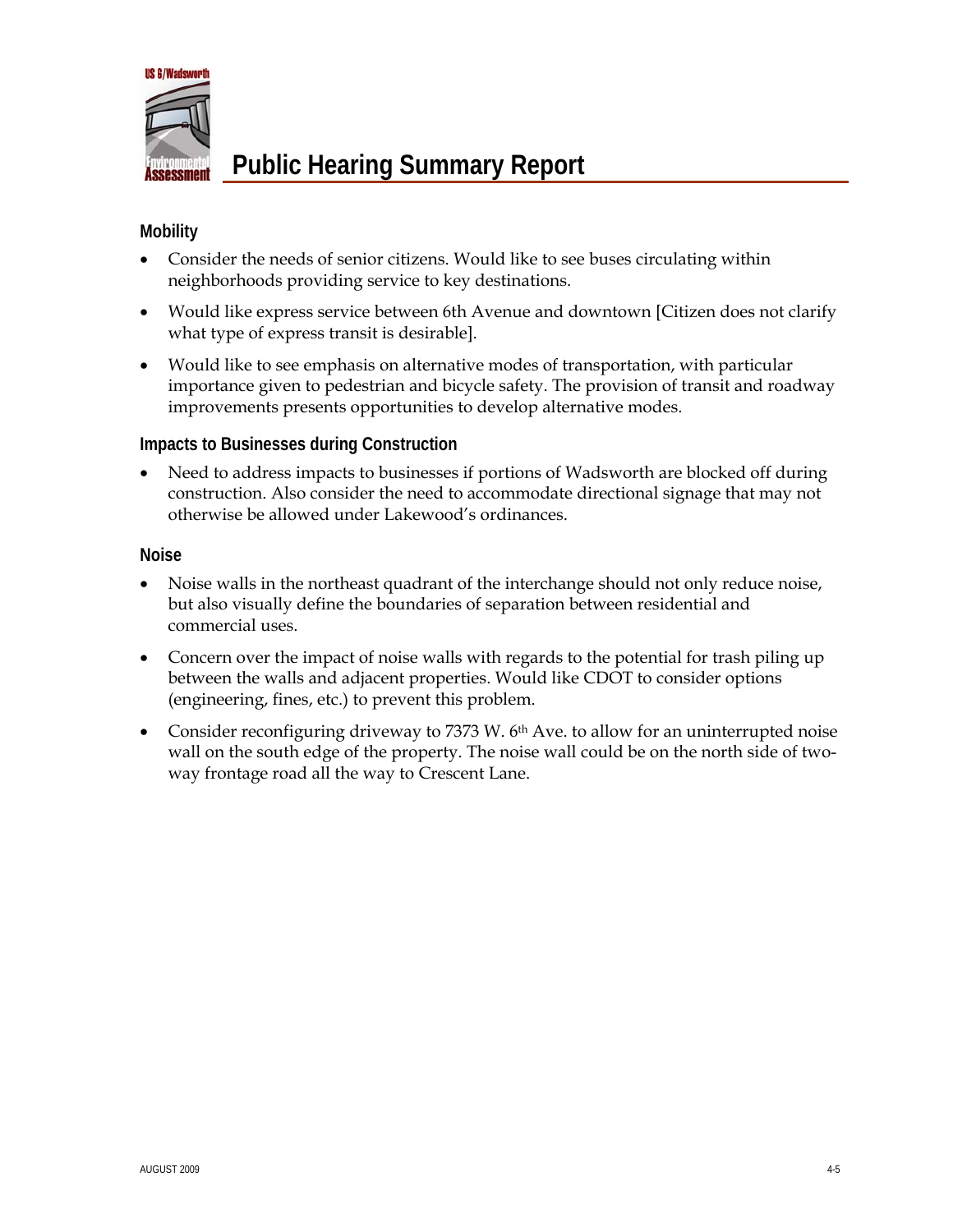# **APPENDIX A Notices and Advertisements**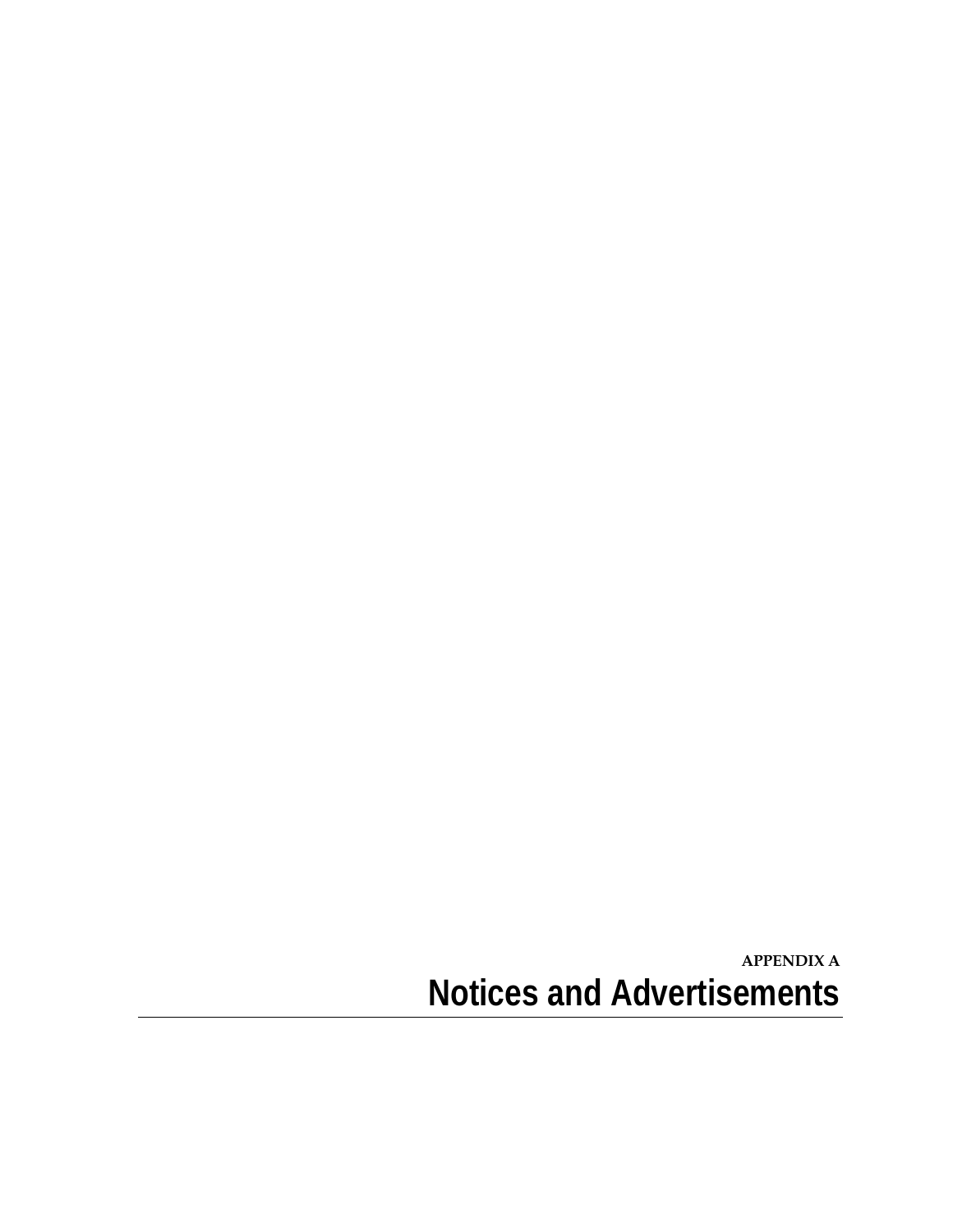# **APPENDIX B Public Hearing Roster**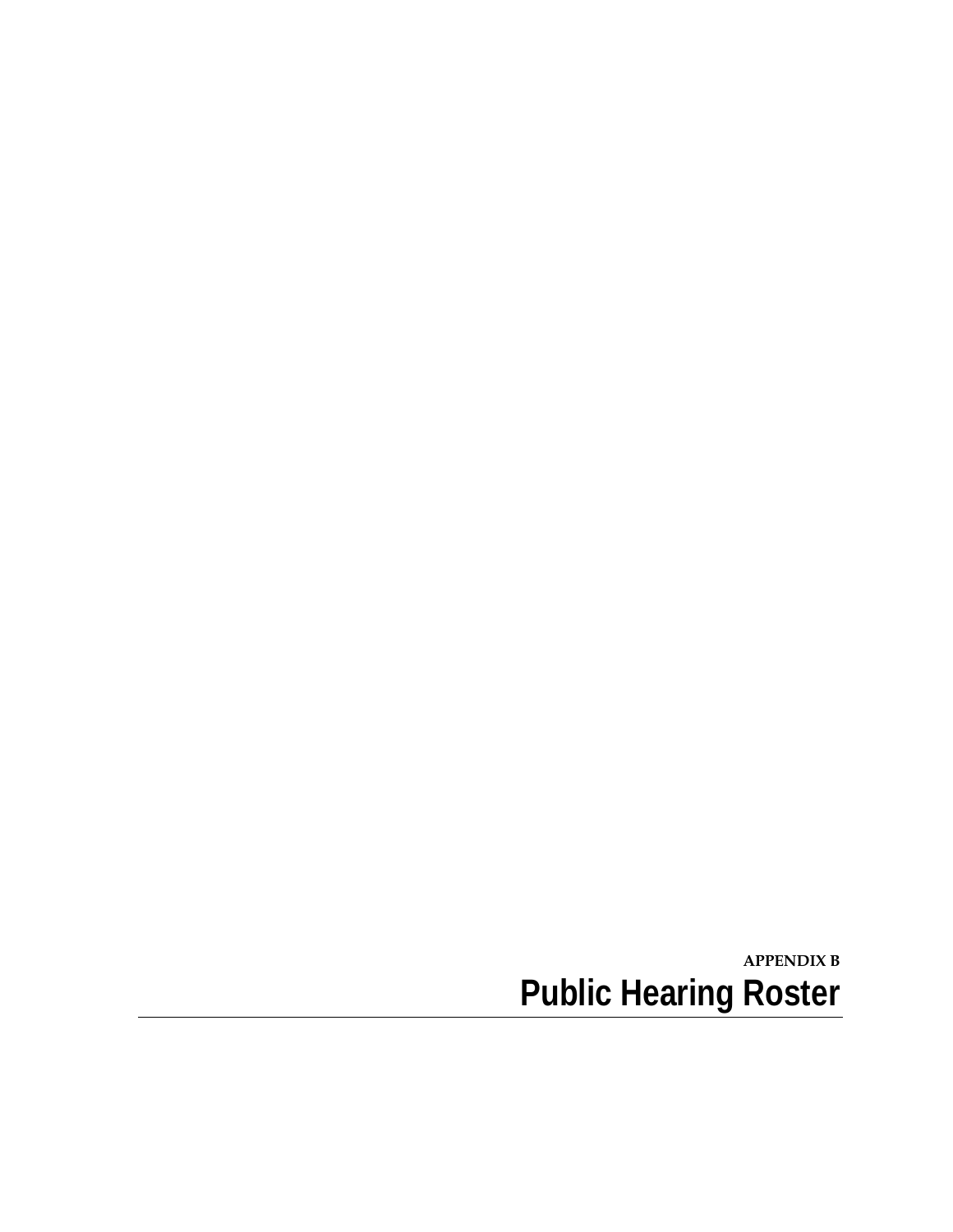# **APPENDIX C Public Hearing Presentation**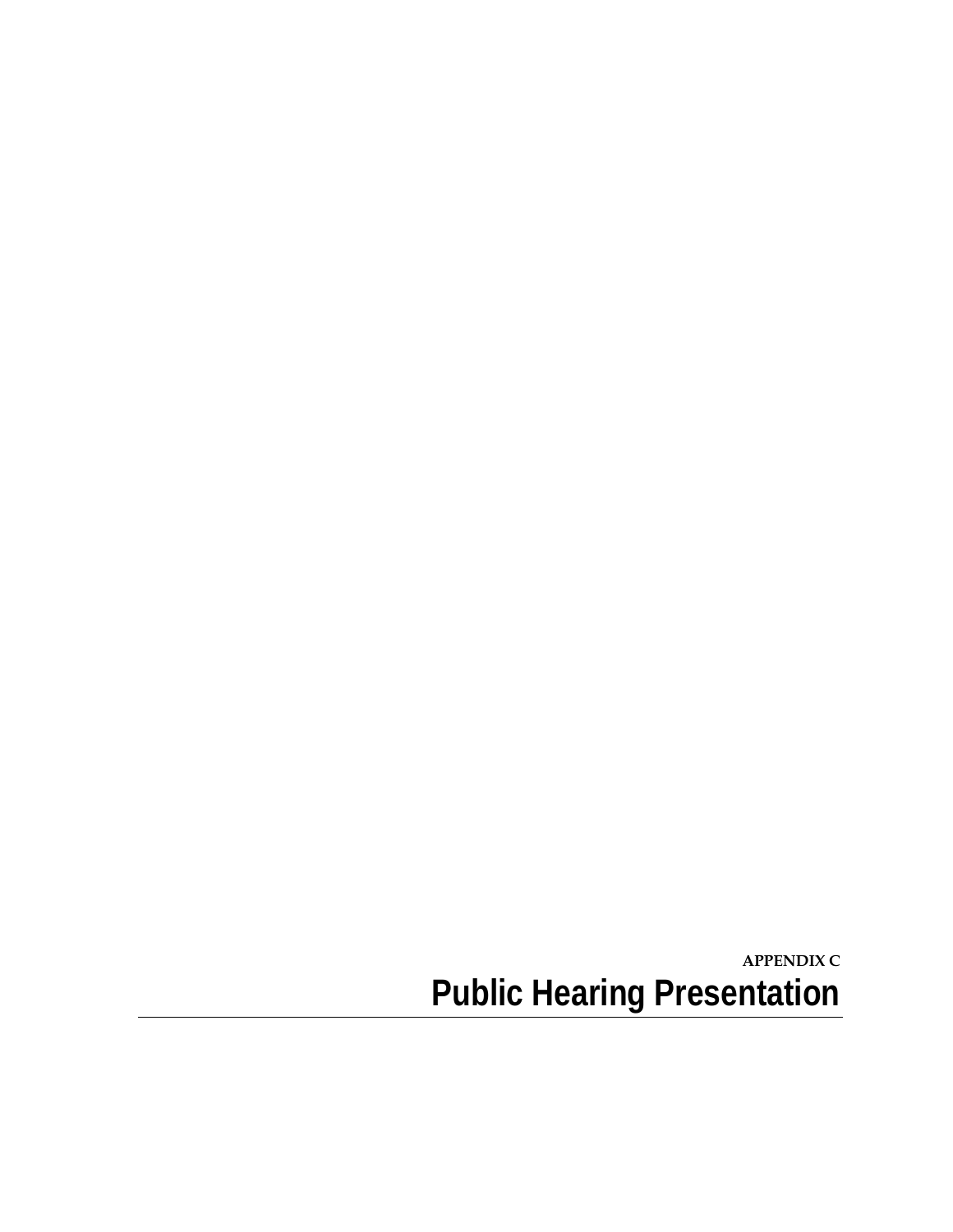# **APPENDIX D Public Hearing Display Boards**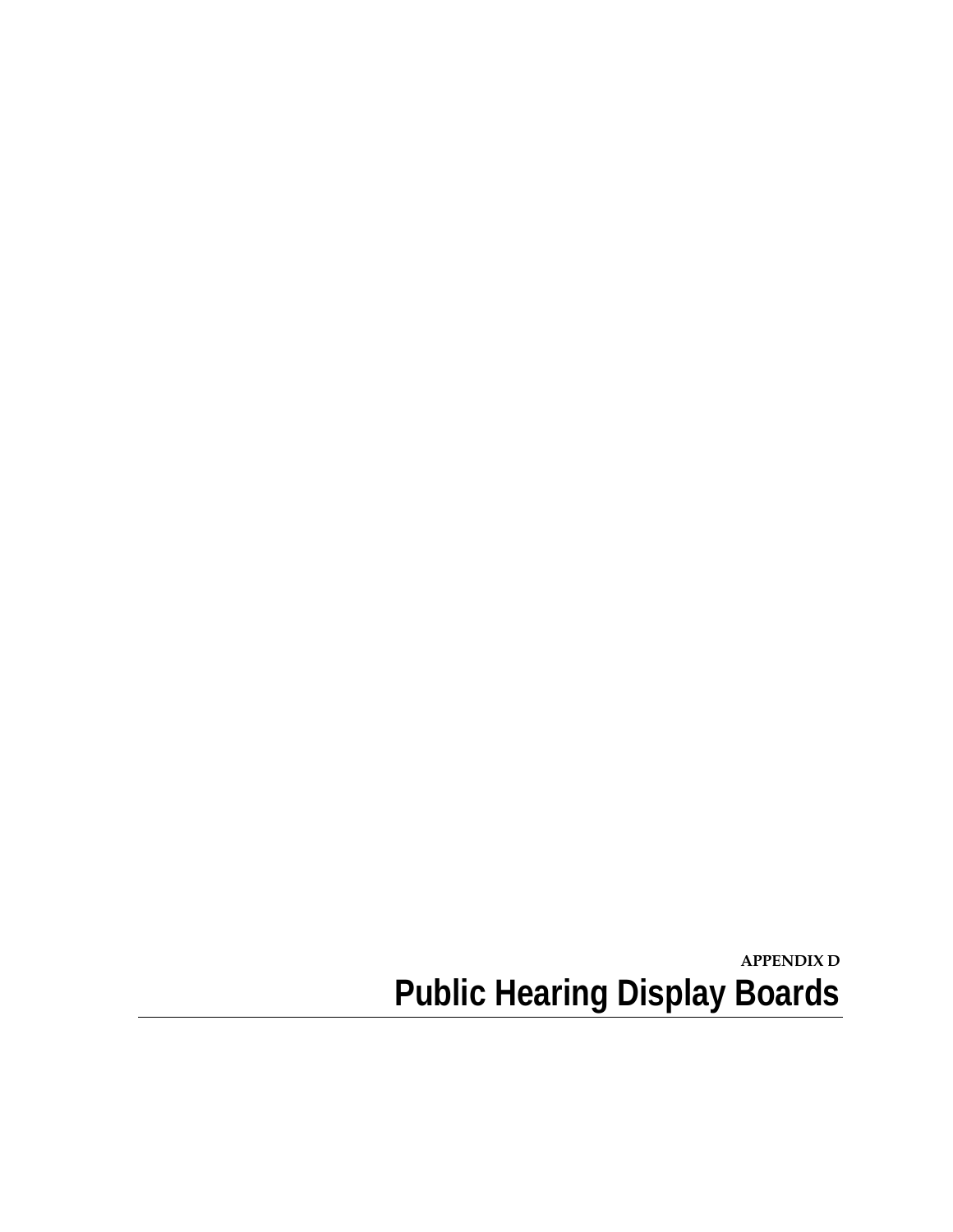# **APPENDIX E Public Hearing Handouts**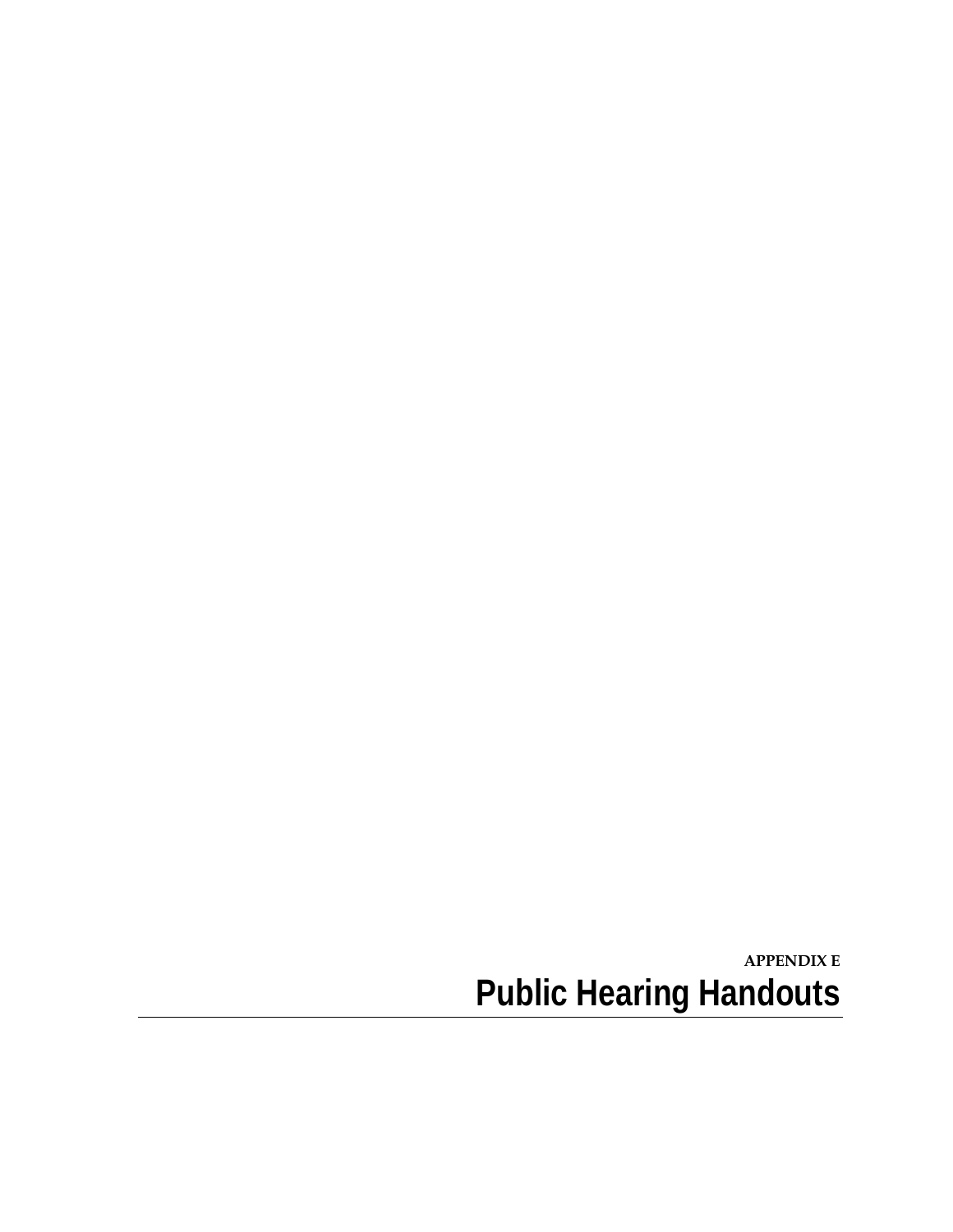# **APPENDIX F Public Hearing Transcript/Formal Verbal Comments**